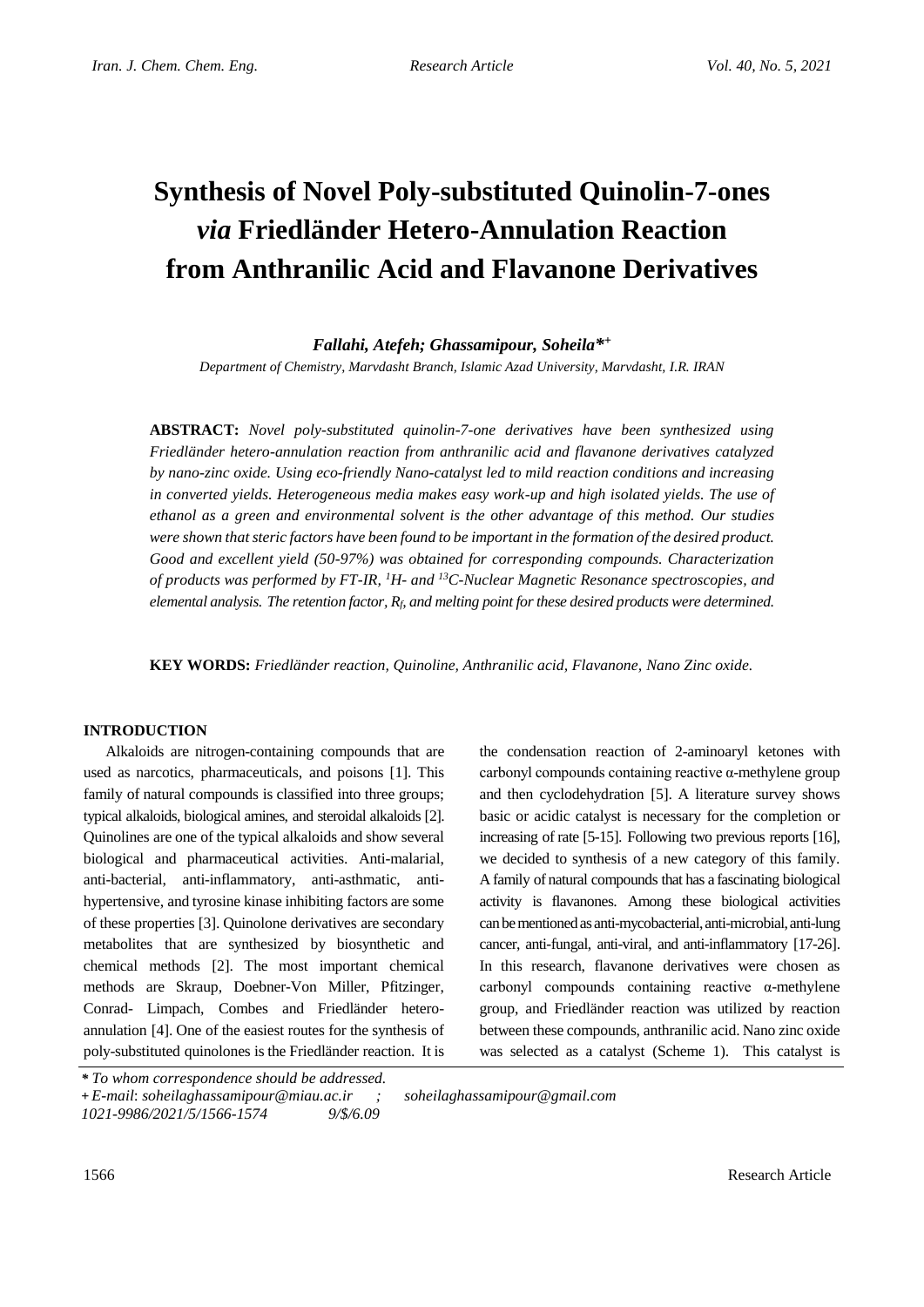

*Scheme 1: Friedländer hetero-annulation reaction between flavanones and anthranilic acid.*

an inexpensive, non-toxic, and eco-friendly heterogeneous catalyst that is used in the synthesis of coumarin derivatives [27], novel octahedron- quinolindiones [28], making antimicrobial textiles [29], as an antiwear additive in oil lubricants [30], and removal of nitrate ion from aqueous solutions [31].

Our studies showed that Nano zinc oxide acts as a heterogeneous catalyst in the synthesis of organic phosphorous compounds [32-33]. So, we decided to prepare novel quinoline derivatives by using this catalyst.

#### **EXPERIMENTAL SECTION**

The chemical materials were supplied from Merck Chemical Company. Nano zinc oxide (50 nm particle size and 97% purity) was bought from Sigma-Aldrich Company. NMR spectra were recorded on Ultra Shield Bruker 400, operating at 400 MHz (1H). Melting points were determined in open capillary tubes in a Büchi-545 circulating oil melting point. CHNS were recorded on a Vario EL automated analyzer, model 11086109". 1H-, 13C-NMR spectra and CHNS analysis data have been reported in the Supplemental Materials (Figures S1– S31).

## *General Procedure for the Synthesis of Poly-Substituted Quinolin-7-ones (2a-l)*

We first synthesized appropriate flavanone (1 mmol) according to a previous report [33]. This flavanone was diluted and added to a mixture of anthranilic acid (1 mmol), nano zinc oxide (0.5mmol, 0.08 g), and ethanol (2 mL) within 5 min and was heated at 78°C for 24 h. Progress of the reaction was monitored by TLC. After the completion of the reaction, the mixture was centrifuged and decanted. The residue including the Nano catalyst was washed twice with distilled water and was dried in an oven at 100°C. The solution part was purified by silica gel column chromatography with *n*-hexane and ethyl acetate.

#### **SUPPLEMENTARY MATERIALS AVAILABLE** *Spectral data*

*6-Phenyl-6H-chromeno[4,3-b]quinolin-7(6aH)-one (2a***):** Yellow solid. FT-IR (KBr, cm-1 ): 2925.1 (str. C-H), 1591.5 (C=O), 1561.5 (C=N), 1404.8 (C-O). <sup>1</sup>H-NMR (250 MHz, DMSO-*d6*, δ/ppm): 2.86 (s, 1H, -CO-CH-), 5.64 (s, 1H, -CO-CH-), 6.43-6.64 (m, 2H, arom.), 7.06 (m, 2H, arom.), 7.39-7.54 (m, 5H, arom.), 7.73-7.76 (m, 4H, arom.). <sup>13</sup>C-NMR (100MHz, DMSO-*d6*, δ/ppm): 55.6 (- CO-CH-), 79.0 (-CH-O-), 113.5, 115.9, 120.5, 123.1, 125.8, 126.7, 130.7, 132.7, 136.3, 139.3, 149.1, 150.5, 151.1, 163.4, 166.0, 168.0, 175.9 (C=N), 188.7 (C=O). Anal. Calc. for C<sub>22</sub>H<sub>15</sub>NO<sub>2</sub> (325.36): C, 81.21; H, 4.65; N, 4.30%. Found: C, 80.52; H, 4.60, 4.28%.

## *6-(4-Chlorophenyl)-6H-chromeno[4,3-b]quinolin-7(6aH)-one (2b)*

White solid, FT-IR (KBr, cm<sup>-1</sup>): 2921.2 (str. C-H), 1578.2 (C=O), 1561.6 (C=N), 1402.4 (C-O), 752.4 (C-Cl). <sup>1</sup>H-NMR (400MHz, DMSO-*d6*, δ/ppm): 2.56 (s, 1H, -CO-CH), 5.17 (s, 1H, -CH-O-), 6.59-6.76 (m, 6H, arom.), 7.19- 7.23 (m, 3H, arom.), 7.64-7.89 (m, 3H, arom.). <sup>13</sup>C-NMR (100MHz, DMSO-*d6*, δ/ppm): 52.8 (-CO-CH-), 79.4 (- CH-O-), 113.8, 114.0, 11.4, 114.7, 115.0, 115.7, 129.0, 130.22, 130.23, 131.9, 132.1, 141.5, 141.8, 150.60, 150.66, 174.0, 174.3 (C=N), 187.9 (C=O). Anal. Calc. for  $C_{22}H_{14}CINO_2$  (359.81): C, 73.44; H, 3.92; N, 3.89%. Found: C, 72.51; H, 3.83, N, 3.83%.

## *4-(7-Oxo-6a,7-dihydro-6H-chromeno[4,3-b]quinolin-6 yl)benzonitrile (2c)*

Yellow solid, FT-IR (KBr, cm<sup>-1</sup>): 2934.5 (str. C-H), 1646.9 (C=O), 1512.1 (C=N), 1398.7 (C-O). <sup>1</sup>H-NMR (400MHz, DMSO-*d6*, δ/ppm): 2.60 (s, 1H, -CO-CH), 5.67 (s, 1H, -CH-O-), 6.53-6.76 (m, 7H, arom.), 7.21 (m, 2H, arom.), 7.86-7.88 (m, 3H, arom.). <sup>13</sup>C-NMR (100MHz, DMSO-*d6*, δ/ppm): 52.21 (-CO-CH-), 71.24 (-CH-O-),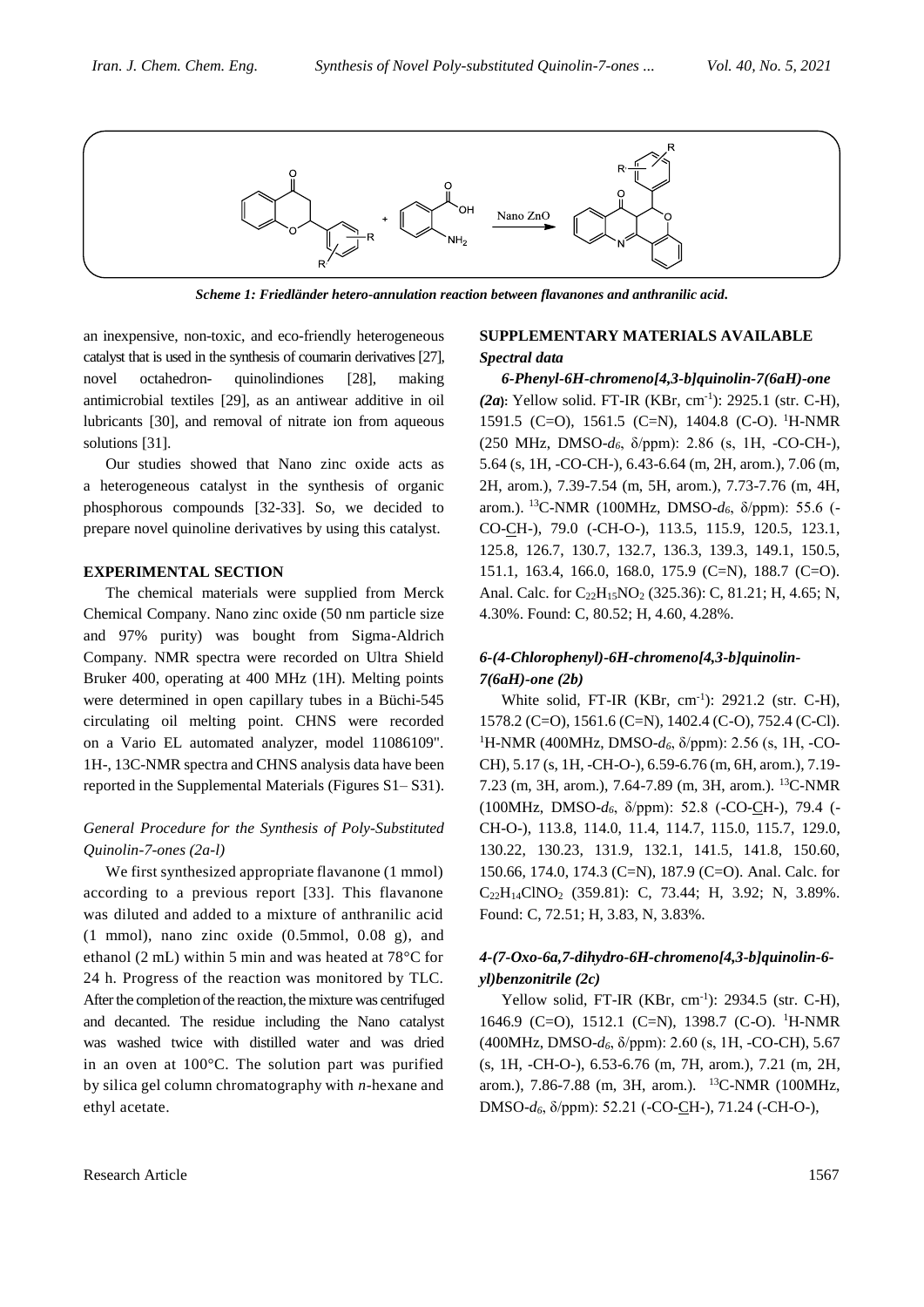112.7, 113.5, 114.4, 115.4, 116.4, 126.9, 127.3, 129.3, 131.6, 132.1, 133.5, 133.9, 138.1, 150.0, 150.3, 167.8, 174.0 (C=N), 192.9 (C=O). Anal. Calc. for C<sub>23</sub>H<sub>14</sub>N<sub>2</sub>O<sub>2</sub> (350.37): C, 78.84; H, 4.03; N, 8.00%. Found: C, 77.81; H, 3.95; N, 7.63%.

## *6-(4-Bromophenyl)-6H-chromeno[4,3-b]quinolin-7(6aH)-one (2d)*

Yellow solid, FT-IR  $(KBr, cm^{-1})$ : 2931.8 (str. C-H), 1588.2 (C=O), 1554.8 (C=N), 1411.5 (C-O), 754.7 (C-Br). <sup>1</sup>H-NMR (400MHz, DMSO- $d_6$ , δ/ppm): 2.50 (s, 1H, -CO-CH), 5.68 (s, 1H, -CH-O-), 6.44-6.64 (m, 6H, arom.), 7.07- 7.09 (m, 3H, arom.), 7.76-7.78 (m, 3H, arom.). <sup>13</sup>C-NMR (100MHz, DMSO-*d6*, δ/ppm): 53.7 (-CO-CH-), 79.8 (- CH-O-), 111.5, 113.5, 114.1, 114.4, 118.4, 121.0, 123.7, 126.9, 127.9, 128.5, 129.6, 130.2, 131.3, 132.5, 150.0, 150.3, 174.1 (C=N), 191.2 (C=O). Anal. Calc. for  $C_{22}H_{14}BrNO_2$  (404.26): C, 65.36; H, 3.49; N, 3.46%. Found: C, 65.51; H, 3.50; N, 3.40%.

# *6-(4-Fluorophenyl)-6H-chromeno[4,3-b]quinolin-7(6aH)-one (2e)*

Yellow solid, FT-IR (KBr, cm<sup>-1</sup>): 2924.5 (str. C-H), 1594.7 (C=O), 1551.6 (C=N), 1405.7 (C-O), 1067.5 (C-F). <sup>1</sup>H-NMR (400MHz, DMSO- $d$ <sup>6</sup>, δ/ppm): 2.62 (s, 1H, -CO-CH-), 5.47 (s, 1H, -CH-O-), 6.55-6.77 (m, 8H, arom.), 7.20-7.23 (m, 2H, arom.), 7.88-7.90 (m, 2H, arom.). <sup>13</sup>C-NMR (100MHz, DMSO-*d6*, δ/ppm): 55.4 (-CO-CH-), 72.2 (-CH-O-), 110.7, 114.4, 114.7, 115.4, 116.1, 116.7, 123.6, 124.6, 127.6, 127.9, 130.5, 131.6, 131.9, 133.2, 150.0, 173.7, 174.4 (C=N), 191.9 (C=O). Anal. Calc. for  $C_{22}H_{14}FNO_2$  (343.10): C, 76.96; H, 4.11; N, 4.08%. Found: C, 76.51; H, 4.10; N, 4.00%.

# *6-(4-Nitrophenyl)-6H-chromeno[4,3-b]quinolin-7(6aH)-one (2f)*

Yellow solid, FT-IR (KBr, cm<sup>-1</sup>): 2925.1 (str. C-H), 1598.2 (C=O), 1551.5 (C=N), 1408.1 (C-O), 1384.8 (N=O). <sup>1</sup>H-NMR (400MHz, DMSO-*d6*, δ/ppm): 2.65 (s, 1H, -CO-CH-), 5.25 (s, 1H, -CH-O-), 6.54-6.76 (m, 6H, arom.), 7.21 (m, 2H, arom.), 7.87-7.89 (m, 4H, arom.). <sup>13</sup>C-NMR (100MHz, DMSO-*d6*, δ/ppm): 55.4 (-CO-CH-), 76.5 (-CH-O-), 113.7, 114.4, 114.7, 116.4, 118.7, 119.0, 120.0, 120.6, 121.3, 121.7, 124.6, 129.6, 130.5, 132.2, 150.3, 174.0 (C=N), 191.2 (C=O). Anal. Calc. for C22H14N2O<sup>4</sup> (370.36): C, 71.35; H, 3.81; N, 7.56%. Found: C, 70.61; H, 3.51; N, 7.80%.

# *6-(p-Tolyl)-6H-chromeno[4,3-b]quinolin-7(6aH)-one (2g)*

Yellow solid, FT-IR  $(KBr, cm^{-1})$ : 2935.1 (str. C-H), 1591.5 (C=O), 1544.8 (C=N), 1404.8 (C-O). <sup>1</sup>H-NMR (400MHz, DMSO-*d6*, δ/ppm): 2.45 (s, 3H, Ar-CH3), 2.94 (d, *J*=4 Hz, 1H, -CO-CH-), 5.73 (d, *J*=4Hz, 1H, -CH-O-), 6.58-6.78 (m, 7H, arom.), 7.23 (m, 3H, arom.), 7.88-7.90 (m, 2H, arom.). <sup>13</sup>C-NMR (100MHz, DMSO-*d6*, δ/ppm): 20.1 (Ar-CH3), 53.4 (-CO-CH-), 78.6 (-CH-O), 110.8, 114.1, 115.7, 118.0, 121.3, 126.2, 126.6, 129.5, 132.0, 132.1, 135.8, 136.2, 137.8, 150.6, 174.0 (C=N), 191.2 (C=O). Anal. Calc. for  $C_{22}H_{17}NO_2$  (339.39): C, 81.40; H, 5.05; N, 4.13%. Found: C, 81.32; H, 4.98; N, 4.08%.

# *6-(4-Methoxyphenyl)-6H-chromeno[4,3-b]quinolin-7(6aH)-one (2h)*

Yellow solid, FT-IR (KBr, cm<sup>-1</sup>): 2931.8 (str. C-H), 1594.8 (C=O), 1544.8 (C=N), 1408.1 (C-O). <sup>1</sup>H-NMR (400MHz, DMSO-*d6*, δ/ppm): 2.86 (d, J=4Hz, 1H, -CO-CH- ), 3.88 (s, 3H, -OCH3), 5.69 (d, *J*=4Hz, 1H, -CH-O-), 6.56- 6.76 (m, 6H, arom.), 7.21 (m, 3H, arom.), 7.89-7.90 (m, 3H, arom.). <sup>13</sup>C-NMR (100MHz, DMSO-*d6*, δ/ppm): 43.3 (-CO-CH-), 55.1 (-OCH3), 78.5 (-CH-O), 113.8, 114.1, 115.7, 118.0, 121.3, 126.2, 128.2, 130.2, 130.5, 132.0, 132.1, 136.2, 150.6, 159.3, 161.1, 174.3 (C=N), 191.8 (C=O). Anal. Calc. for C29H23NO<sup>3</sup> (433.50): C, 80.33; H, 5.35; N, 3.23%. Found: C, 79.98; H, 5.30; N, 3.25%.

# *6-(3-Methoxyphenyl)-6H-chromeno[4,3-b]quinolin-7(6aH)-one (2i)*

Yellow solid, FT-IR (KBr, cm<sup>-1</sup>): 2925.1 (str. C-H), 1568.2 (C=O), 1548.2 (C=N), 1404.8 (C-O). <sup>1</sup>H-NMR (400MHz, DMSO-*d6*, δ/ppm): 2.92 (d, *J*=16 Hz, 1H, -CO-CH-), 3.47 (s, 3H, -OCH3), 5.74 (d, *J*=16 Hz, 1H, -CH-O- ),6.71-6.75 (m, 7H, arom.), 7.20 (m, 3H, arom.), 7.87 (m, 2H, arom.). <sup>13</sup>C-NMR (100MHz, DMSO-*d6*, δ/ppm): 43.5 (-CO-CH-), 54.4 (-OCH3), 78.2 (-CH-O-), 111.8, 112.1, 113.5, 113.8, 114.4, 115.0, 116.1, 118.4, 118.7, 121.7, 126.3, 128.2, 130.2, 131.3, 132.8, 134.2, 136.5, 150.6, 173.4 (C=N), 192.6 (C=O). Anal. Calc. for  $C_{23}H_{17}NO_3$  (355.39): C, 77.73; H, 4.82; N, 3.94%. Found: C, 77.51; H, 4.77; N, 4.00%.

## *6-(2-Hydroxyphenyl)-6H-chromeno[4,3-b]quinolin-7(6aH)-one (2j)*

White solid, FT-IR (KBr, cm<sup>-1</sup>): 3011.8 (O-H), 2921.8 (str. C-H), 1574.8 (C=O), 1551.5 (C=N), 1398.1 (C-O).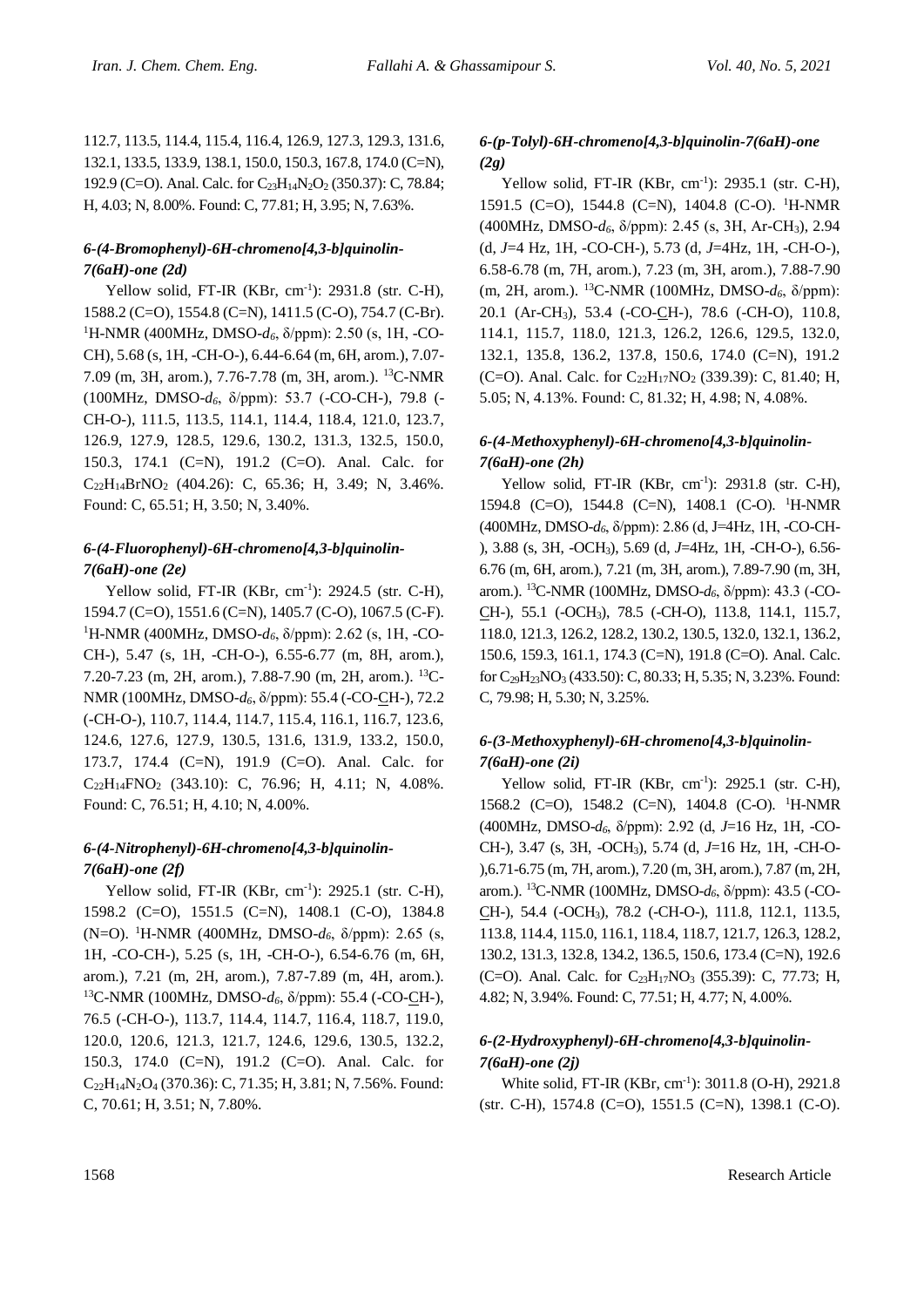

*Scheme 2: Choice reaction to optimize of conditions.*

<sup>1</sup>H-NMR (400MHz, DMSO-*d<sub>6</sub>*, δ/ppm): 2.54 (s, 1H, -CO-CH-), 5.22 (s, 1H, -CH-O-), 6.51-6.73 (m, 7H, arom.), 7.18 (m, 2H, arom.), 7.85-7.87 (m, 3H, arom.), 8.89 (s, broad peak, -OH). <sup>13</sup>C-NMR (100MHz, DMSO-*d6*, δ/ppm): 51.7 (-CO-CH-), 74.2 (-CH-O), 113.8, 114.0, 115.4, 116.0, 116.4, 131.2, 131.8, 132.5, 133.5, 135.5, 136.2, 144.1, 148.3, 151.0, 153.9, 157.3, 164.2, 171.4, 174.0 (C=N), 189.2 (C=O). Anal. Calc. for  $C_{22}H_{15}NO_3$  (341.36): C, 77.41; H, 4.43; N, 4.10%. Found: C, 77.31; H, 4.35; N, 3.98%.

## *6-(5-Bromo-2-hydroxyphenyl)-6H-chromeno[4,3 b]quinolin-7(6aH)-one (2k)*

Light red solid, FT-IR (KBr, cm<sup>-1</sup>): 3128.5 (O-H), 2925.1 (str. C-H), 1608.2 (C=O), 1464.8 (C=N), 1311.5 (C-O), 751.4 (C-Br). <sup>1</sup>H-NMR (400MHz, DMSO-*d6*, δ/ppm): 2.62 (s, 1H, -CO-CH-), 4.50 (s, 1H, -CH-O-), 6.55-6.77 (m, 8H, arom.), 7.22-7.23 (m, 2H, arom.), 7.88- 7.90 (m, 2H, arom.), 8.92 (s, broad peak, -OH). <sup>13</sup>C-NMR (100MHz, DMSO-*d6*, δ/ppm): 55.4 (-CO-CH-), 73.9 (- CH-O), 111.5, 113.4, 114.4, 115.4, 115.7, 117.4, 117.7, 124.0, 125.3, 131.6, 132.1, 134.8, 141.4, 145.1, 145.7, 149.0, 150.3, 173.4, 173.7 (C=N), 191.5 (C=O). Anal. Calc. for  $C_{22}H_{14}BrNO_3$  (420.26): C, 62.87; H, 3.36; N, 3.33%. Found: C, 62.51; H, 3.40; N, 3.38%.

## *6-(Naphthalen-2-yl)-6H-chromeno[4,3-b]quinolin-7(6aH)-one (2l)*

Yellow solid, FT-IR (KBr, cm<sup>-1</sup>): 2928.4 (str. C-H), 1588.2 (C=O), 1578.2 (C=N), 1401.5 (C-O). <sup>1</sup>H-NMR (400MHz, DMSO-*d6*, δ/ppm): 2.63 (s, 1H, -CO-CH-), 5.19 (s, 1H, -CH-O-), 6.74-6.76 (m, 7H, arom.), 7.20-7.21 (m, 4H, arom.), 7.56-7.64 (m, 2H, arom.), 7.87-7.89 (m, 2H, arom.). <sup>13</sup>C-NMR (100MHz, DMSO-*d6*, δ/ppm): 55.4 (- CO-CH-), 71.5 (-CH-O), 111.5, 111.8, 113.5, 114.0, 115.0, 115.7, 116.4, 120.6, 122.0, 123.7, 128.6, 128.9, 130.2, 130.5, 131.2, 132.5, 142.4, 148.3, 149.4, 150.0, 151.3, 155.6, 167.5, 174.0 (C=N), 192.5 (C=O). Anal.

Calc. for  $C_{26}H_{17}NO_2$  (375.42): C, 83.18; H, 4.56; N, 3.73%. Found: C, 83.23; H, 4.53; N, 3.84%.

#### **RESULTS AND DISCUSSION**

For the optimization of reaction, 2-phenylchroman-4 one (1h) was synthesized and chosen as the simplest flavanone (Scheme 2).

Solvent and temperature are two effective parameters in the progress of the reaction. The first factor that was investigated is the solvent's role. Different solvents were added to a mixture of 2-Phenylchroman-4-one (1 mmol), anthranilic acid (1 mmol), and nano zinc oxide (0.5 mmol, 0.08 g), and the reaction mixture was stirred at room temperature. These results were summarized in Table 1, Entries 1-5. The best result was obtained in ethanol (Entry 2). Raising temperature leads to increase yields (Table 1, Entries 6-10). Ethanol and dimethyl sulfoxide (DMSO) were the ideal solvents. We chose ethanol as the most suitable solvent because it is a green and eco-friendly solvent. The amounts of catalyst were studied in ethanol under reflux conditions (Table 1, Entries 11-13). The best conditions are summarized in Table 1, entry 7.

We can extend our procedure to the synthesis of the other quinoline-7-ones. Different flavanones react with anthranilic acid in the presence of a catalyst in ethanol under reflux conditions. Table 2 shows these results. Numerous flavanones (**1a-o**) with electron-withdrawing and electron releasing groups were examined. In most the cases, the reaction mixture was stirred overnight. The corresponding quinolines were synthesized in good to excellent yields (**2a-l**). 2-(4-Bromophenyl) chroman-4 one, **2d**, and 2-(4-fluorophenyl) chroman-4-one, **2e**, produce quinolone-7-ones in the highest yields. In place of electron-releasing groups, the isolated yields are decreasing (Table 2, Entries **2g-2l**). The reaction between 2-(naphthalen-2-yl)chroman-4-one and anthranilic acid, (Table 2, Entry 12), were shown in Scheme 3.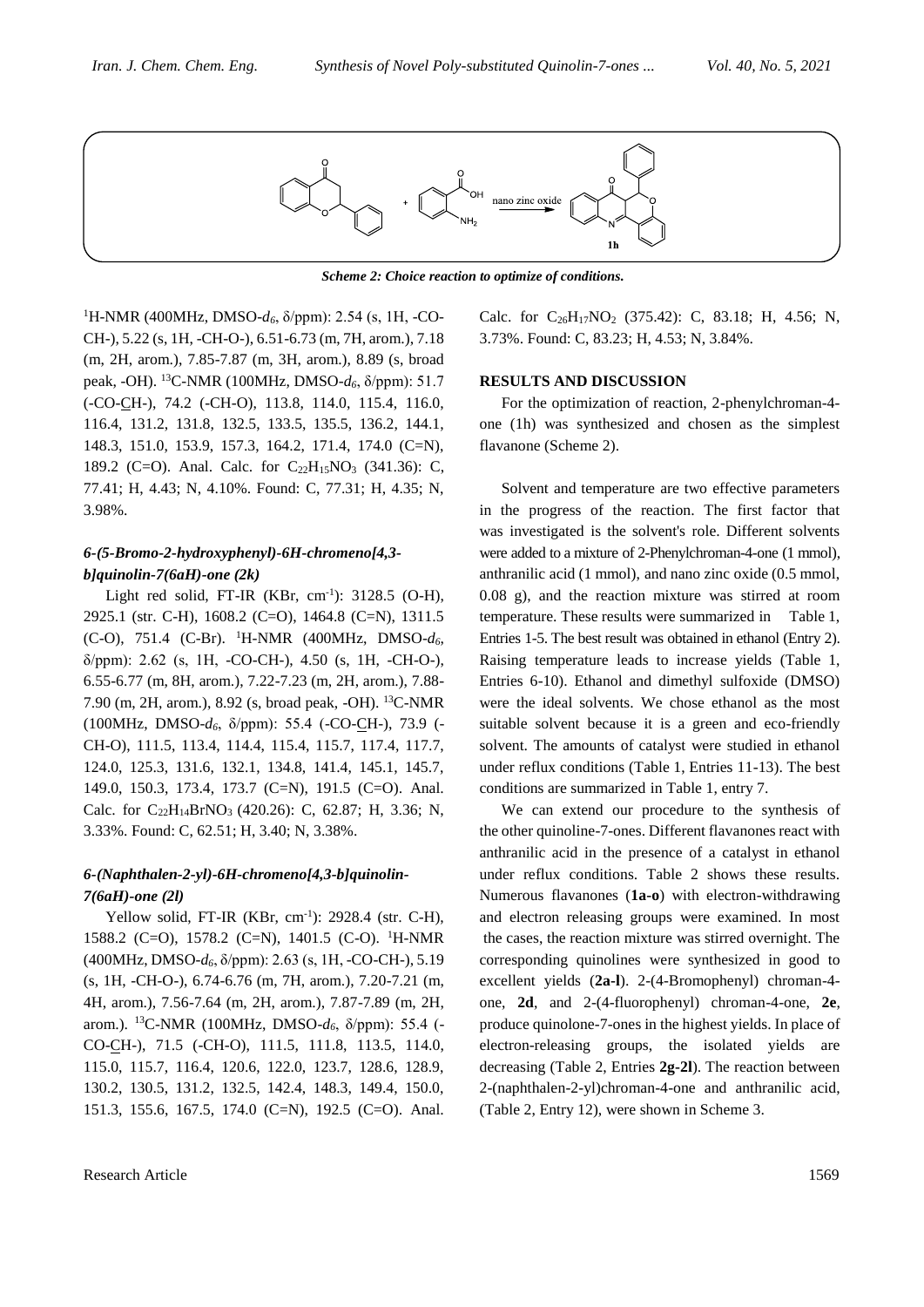| Entry            | Solvent      | Temp. (°C) | Catalyst (mmol) | Time (h) | Isolated Yields (%) |
|------------------|--------------|------------|-----------------|----------|---------------------|
| $\mathbf{1}$     | Solvent-free | r.t.       | $0.5\,$         | 24       | $30\,$              |
| 2                | Ethanol      | r.t.       | $0.5\,$         | 24       | 89                  |
| $\mathfrak{Z}$   | DMF          | r.t.       | $0.5\,$         | 24       | $25\,$              |
| $\overline{4}$   | $\rm DMSO$   | r.t.       | $0.5\,$         | $24\,$   | 25                  |
| $\sqrt{5}$       | $CH_2Cl_2$   | r.t.       | $0.5\,$         | 24       | trace               |
| $\sqrt{6}$       | Solvent-free | reflux     | $0.5\,$         | 24       | 55                  |
| $\boldsymbol{7}$ | Ethanol      | reflux     | $0.5\,$         | 24       | 95                  |
| 8                | <b>DMF</b>   | reflux     | $0.5\,$         | 24       | 75                  |
| 9                | DMSO         | reflux     | $0.5\,$         | 24       | 90                  |
| $10\,$           | $CH_2Cl_2$   | reflux     | $0.5\,$         | 24       | $25\,$              |
| 11               | Ethanol      | reflux     | $\blacksquare$  | 24       | trace               |
| $12\,$           | Ethanol      | reflux     | 0.25            | 24       | 83                  |
| 13               | Ethanol      | reflux     | 0.75            | $24\,$   | 95                  |

*Table 1: Optimized Conditions for Model Reaction.*



*Scheme 3: Synthesis of 6-(Naphthalen-2-yl)-6H-chromeno[4,3-b]quinolin-7(6aH)-one (2l).*

2-(2-Chlorophenyl) chroman-4-one (**2m**), 2-(2 methoxyphenyl) chroman-4-one (**2n**) and 2-(2,4 dichlorophenyl) chroman-4-one (**2o**) don´t react even up to 48 hours. Probably, compared to the polar effect, the steric factor seems more important.

The probable mechanism suggested for this reaction (Scheme 4).

Nanocatalyst was centrifuged and isolated. The reaction between 2-phenylchroman-4-one (**1h**) and anthranilic acid was repeated four times. The results were

shown that Nanocatalyst will be deactivated after use twice (Scheme 5).

## **CONCLUSIONS**

Novel derivatives of poly-substituted quinoline-7-ones have been prepared using Friedländer hetero-annulation reaction from anthranilic acid and flavanone derivatives catalyzed by nano-zinc oxide. This method is an appropriate way for this purpose because of its simplicity and use of heterogeneous and eco-friendly catalysts. Good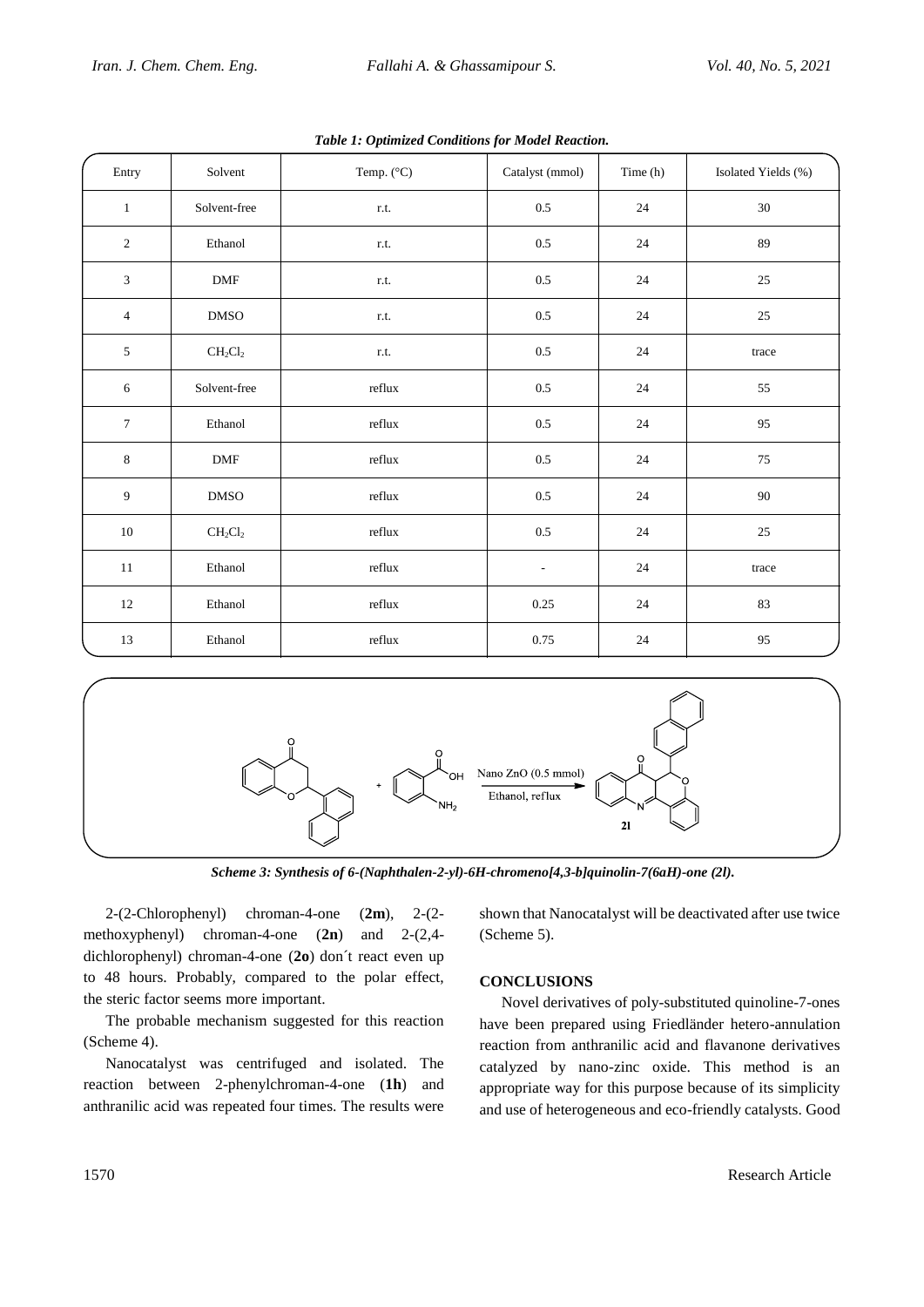| $-$<br>O<br>O<br>$\ddot{\mathrm{o}}$<br>Nano ZnO (0.5 mmol)<br>OH<br>Ethanol, reflux<br>NH <sub>2</sub><br>$1(a-l)$<br>$2(a-1)$<br>R' |                                   |              |                         |          |                    |                    |                   |  |  |  |  |
|---------------------------------------------------------------------------------------------------------------------------------------|-----------------------------------|--------------|-------------------------|----------|--------------------|--------------------|-------------------|--|--|--|--|
| Entry                                                                                                                                 | Products                          | ${\bf R}$    | $\mathbf{R}^{\,\prime}$ | Time (h) | Isolated Yield (%) | m.p. $(^{\circ}C)$ | $R_{\rm f}^{\ a}$ |  |  |  |  |
| $1\,$                                                                                                                                 | $2\mathrm{a}$                     | $\mathbf H$  | $\, {\rm H}$            | 24       | 95                 | 221                | $0.50\,$          |  |  |  |  |
| $\sqrt{2}$                                                                                                                            | $2\mathsf{b}$                     | $\, {\rm H}$ | $4-C1$                  | 24       | 96                 | 229                | 0.42              |  |  |  |  |
| 3                                                                                                                                     | $2\mathrm{c}$                     | $\, {\rm H}$ | $4$ -CN $\,$            | 24       | $90\,$             | 314                | 0.75              |  |  |  |  |
| $\sqrt{4}$                                                                                                                            | $2\mathrm{d}$                     | $\, {\rm H}$ | $4-Br$                  | 24       | 98                 | 267                | 0.50              |  |  |  |  |
| $\sqrt{5}$                                                                                                                            | $2\mathrm{e}$                     | $\mathbf H$  | $4-F$                   | 24       | 97                 | 308                | $0.50\,$          |  |  |  |  |
| $\sqrt{6}$                                                                                                                            | $2\ensuremath{\mbox{\textbf{f}}}$ | $\mathbf H$  | $4-NO2$                 | 24       | $\bf 84$           | 289                | 0.75              |  |  |  |  |
| $\boldsymbol{7}$                                                                                                                      | $2\mathrm{g}$                     | $\mathbf H$  | $4$ -CH <sub>3</sub>    | 24       | 59                 | 238                | 0.25              |  |  |  |  |
| $\,8\,$                                                                                                                               | 2h                                | $\mathbf H$  | $4-OCH3$                | 24       | 73                 | 241                | 0.25              |  |  |  |  |
| $\boldsymbol{9}$                                                                                                                      | 2i                                | $\, {\rm H}$ | $3\mbox{-} {\rm OCH}_3$ | 24       | 64                 | 300                | 0.25              |  |  |  |  |
| $10\,$                                                                                                                                | $2\mathrm{j}$                     | $\mathbf H$  | $2-OH$                  | 24       | 69                 | 277                | $0.80\,$          |  |  |  |  |
| 11                                                                                                                                    | $2{\bf k}$                        | $5-Pr$       | $2-OH$                  | 24       | 50                 | 251                | $0.50\,$          |  |  |  |  |
| 12                                                                                                                                    | $21\,$                            | 2- Naphthyl  |                         | 24       | 58                 | 227                | 0.28              |  |  |  |  |
| 13                                                                                                                                    | 2m                                | $\mathbf H$  | $2-C1$                  | 48       | No reaction        | $\Box$             | $\blacksquare$    |  |  |  |  |
| 14                                                                                                                                    | 2n                                | $\mathbf H$  | $2-OCH3$                | 48       | No reaction        | $\overline{a}$     |                   |  |  |  |  |
| $15\,$                                                                                                                                | $2\mathrm{o}$                     | $2-C1$       | $4-C1$                  | 48       | No reaction        |                    |                   |  |  |  |  |

*Table 2: Synthesis of quinolin-7-ones in the presence of Nano-ZnO.*

 $a^a R_f$  *was determined in n-hexane/ethyl acetate the ratio 4:1* 



*Scheme 4: Probable mechanism for this reaction.*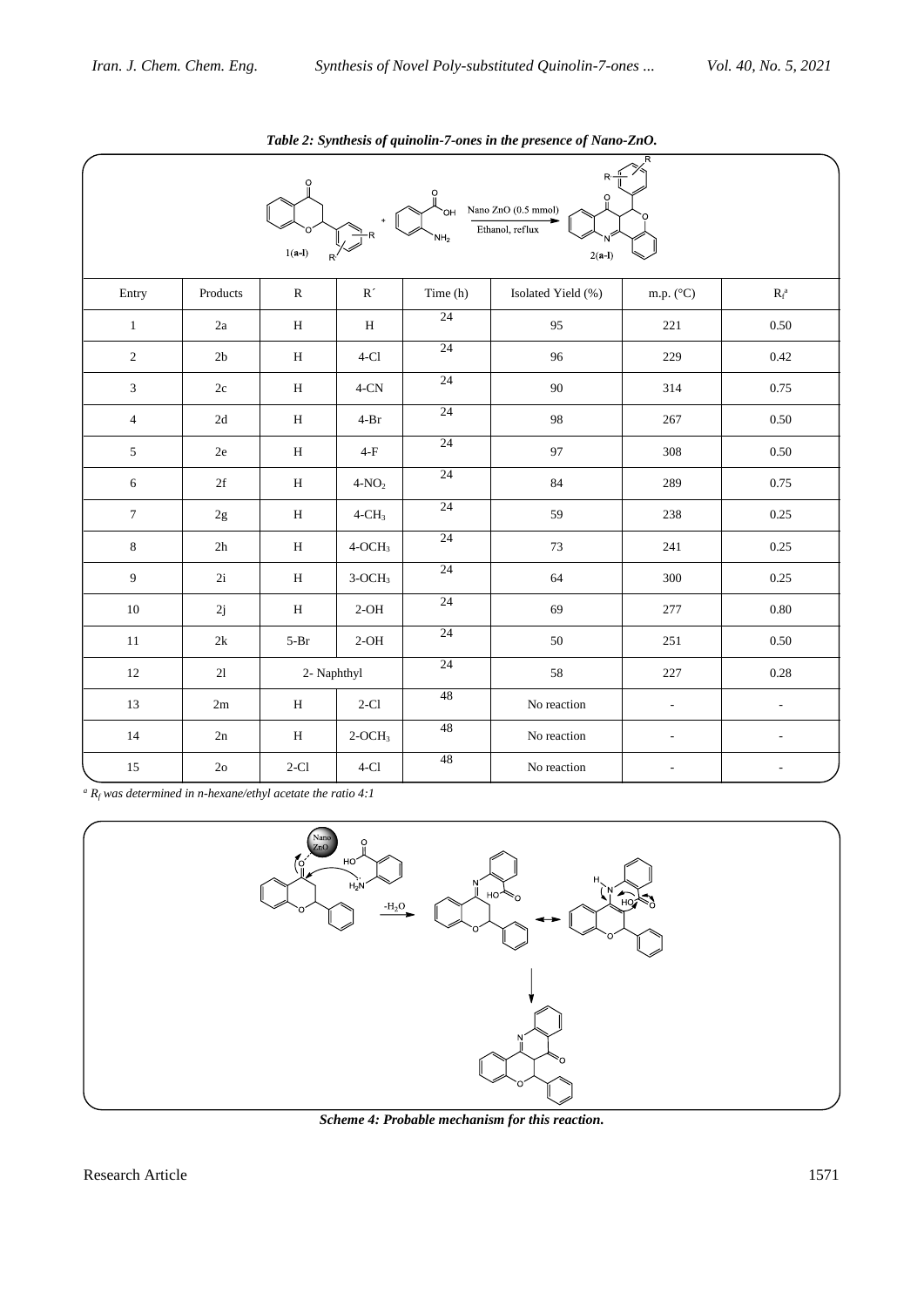

*Scheme 5***:** *Recovery effect on catalytic reaction.*

and excellent yield (50-97%) obtained for corresponding compounds.

#### **Acknowledgment**

We gratefully acknowledge the financial support for this work by Marvdasht Islamic Azad University research council.

*Received : Jan 10, 2020 ; Accepted : May 25, 2020*

#### **REFERENCES**

- [1] Hesse M., ["Alkaloids: Nature's Curse or Blessing?"](https://pubs.acs.org/doi/abs/10.1021/jm0205503), Wiley- VCH, New-York, (2002).
- [2] Ahmed E., Arshad M., Zakriyya Khan M., Shoaib Amjad H., Mehreen Sadaf H., Riaz I., Sabir S., Ahmad N., Sabaoon M. A., [Secondary Metabolites](https://www.researchgate.net/publication/315769340_Secondary_metabolites_and_their_multidimensional_prospective_in_plant_life)  [and Their Multidimensional Perspective in Plant Life.](https://www.researchgate.net/publication/315769340_Secondary_metabolites_and_their_multidimensional_prospective_in_plant_life) *J. Pharmacogn. Phytochem.* **6**: 205-214 (2017).
- [3] Jones G., ["Comprehensive Heterocyclic Chemistry II"](https://pubs.acs.org/doi/abs/10.1021/ja975563y), Vol. 5 (Eds: A. R. Katritzky, C. W. Rees, E. F. V. Scriven), Pergamon: New York, Pyridines and Their Benzoderivatives Synthesis,(1996).
- [4] (a) Jiang B., Si Y. C.,  $Zn(II)$ -mediated [alkynylation−cyclization of o-trifluoroacetyl](https://pubs.acs.org/doi/10.1021/jo0204606)  Anilines: [One-Pot Synthesis of 4-Trifluoromethyl-](https://pubs.acs.org/doi/10.1021/jo0204606)[Substituted Quinoline Derivatives,](https://pubs.acs.org/doi/10.1021/jo0204606) *J. Org. Chem*., **67**: 9449-9451 (2002).

 (b) Mansake R. H., Kulka M., [The Skraup Synthesis](https://onlinelibrary.wiley.com/doi/abs/10.1002/0471264180.or007.02)  [of Quinolones,](https://onlinelibrary.wiley.com/doi/abs/10.1002/0471264180.or007.02) *Org. React*., **7**: 59-61 (1953).

 (c) Linderman R. J., Kirollos S. K., [Reactions of](https://www.sciencedirect.com/science/article/pii/S0040403901996303)  [Diphenyldiazomethane In The Presence of](https://www.sciencedirect.com/science/article/pii/S0040403901996303)  [Bis\(acetylacetonato\) Copper \(II\). Modified](https://www.sciencedirect.com/science/article/pii/S0040403901996303)  [Diphenylmethylene Reactions,](https://www.sciencedirect.com/science/article/pii/S0040403901996303) *Tetrahedron Lett*., **31**: 2689-2692 (1990).

 (d) Theclitou M. E., Robinson L. A., [Novel Facile](https://www.sciencedirect.com/science/article/pii/S0040403902006147)  [Synthesis of 2,2,4 Substituted 1,2-dihydroquinolines](https://www.sciencedirect.com/science/article/pii/S0040403902006147)  *via* a [Modified Skraup Reaction,](https://www.sciencedirect.com/science/article/pii/S0040403902006147) *Tetrahedron Lett*. **43**: 3907-3910 (2002).

 (e) Ling R., Yoshida M., Mariano P. S., [Exploratory](https://pubs.acs.org/doi/10.1021/jo960316i)  [Investigations Probing a](https://pubs.acs.org/doi/10.1021/jo960316i) Preparatively Versatile, [Pyridinium Salt Photoelectrocyclization−Solvolytic](https://pubs.acs.org/doi/10.1021/jo960316i)  [Aziridine Ring Opening Sequence,](https://pubs.acs.org/doi/10.1021/jo960316i) *J. Org. Chem*. **61**: 4439–4449 (1996).

- [5] (a) Cheng C. C., Yan S. J., [The Friedländer Synthesis](https://onlinelibrary.wiley.com/doi/abs/10.1002/0471264180.or028.02)  [of Quinolines](https://onlinelibrary.wiley.com/doi/abs/10.1002/0471264180.or028.02)*. Org. React*. **28**: 37-201(1982). (b) Shiri M., Momahed Heravi M., Zadsirjan V., [Najatinezhad Arani A., Pseudo-Five-Component](http://www.ijcce.ac.ir/article_28213_5129.html)  [Condensation for the Diversity-Oriented Synthesis of](http://www.ijcce.ac.ir/article_28213_5129.html)  [Novel Indoles and Quinolines Containing Pseudo-](http://www.ijcce.ac.ir/article_28213_5129.html)[Peptides \(Tricarboxamides\)](http://www.ijcce.ac.ir/article_28213_5129.html), *Iran. J. Chem. Chem. Eng (IJCCE).***, 37**: 101-115 (2018).
- [6] Gladiali S., Chelucci G., Mudadu M. S., Gastaut M. A., Thummel R. P., Friedländer [Synthesis of Chiral](https://pubs.acs.org/doi/10.1021/jo0009806)  [Alkyl-Substituted 1,10-Phenanthrolines](https://pubs.acs.org/doi/10.1021/jo0009806)*, J. Org. Chem*., **66**: 400-405 (2001).
- [7] Arcadi A., Chiarini M., Giuseppe S. D., Marinelli F., [A New Green Approach to the Friedländer Synthesis](https://www.thieme-connect.com/products/ejournals/abstract/10.1055/s-2003-36798)  [of Quinolines.](https://www.thieme-connect.com/products/ejournals/abstract/10.1055/s-2003-36798) *Synlett*., **2**: 203-207 (2003).
- [8] Yadav J. S., Reddy B. V. S., Sreedhar P., Srinivasa R. R., Nagaiah K., [Silver Phosphotungstate: A](https://www.thieme-connect.com/products/ejournals/abstract/10.1055/s-2004-831185) Novel [and Recyclable Heteropoly Acid for Friedländer](https://www.thieme-connect.com/products/ejournals/abstract/10.1055/s-2004-831185)  [Quinolone Synthesis](https://www.thieme-connect.com/products/ejournals/abstract/10.1055/s-2004-831185)*, Synthesis*, 2381- 2385 (2004).
- [9] Yadav J.S., Rao P.P., Sreenu D., Rao R.S., Kumar V. N., Nagaiah K., Prasad A. R., [Sulfamic Acid: An](https://www.sciencedirect.com/science/article/pii/S0040403905017776)  [Efficient, Cost-Effective and Recyclable Solid Acid](https://www.sciencedirect.com/science/article/pii/S0040403905017776)  [Catalyst for the Friedlander Quinoline Synthesis.](https://www.sciencedirect.com/science/article/pii/S0040403905017776) *Tetrahedron Lett*., **46**: 7249-7253 (2005).
- [10] Zolfigol M. A., Salehi P., Ghaderi A., Shiri M., Tanbakouchian [Z., An Eco-Friendly Procedure for](https://www.sciencedirect.com/science/article/pii/S1381116906009551)  [the Synthesis of Polysubstituted Quinolines under](https://www.sciencedirect.com/science/article/pii/S1381116906009551)  [Aqueous Media.](https://www.sciencedirect.com/science/article/pii/S1381116906009551) *J. Mol. Catal. A: Chem*., **259**: 253- 258 (2006).
- [11] Narasimhulu M., Reddy T. S., Mahesh K. C., Prabhakar P., Rao C. B., Venkateswarlu Y. J., [Silica](https://www.sciencedirect.com/science/article/pii/S1381116906013252)  [Supported Perchloric Acid: A Mild and Highly](https://www.sciencedirect.com/science/article/pii/S1381116906013252)  [Efficient Heterogeneous Catalyst for the Synthesis](https://www.sciencedirect.com/science/article/pii/S1381116906013252)  [of Poly-Substituted Quinolines Via Friedländer](https://www.sciencedirect.com/science/article/pii/S1381116906013252)  [Hetero-Annulation.](https://www.sciencedirect.com/science/article/pii/S1381116906013252) *J. Mol. Catal. A: Chem*., **266**: 114- 117 (2007).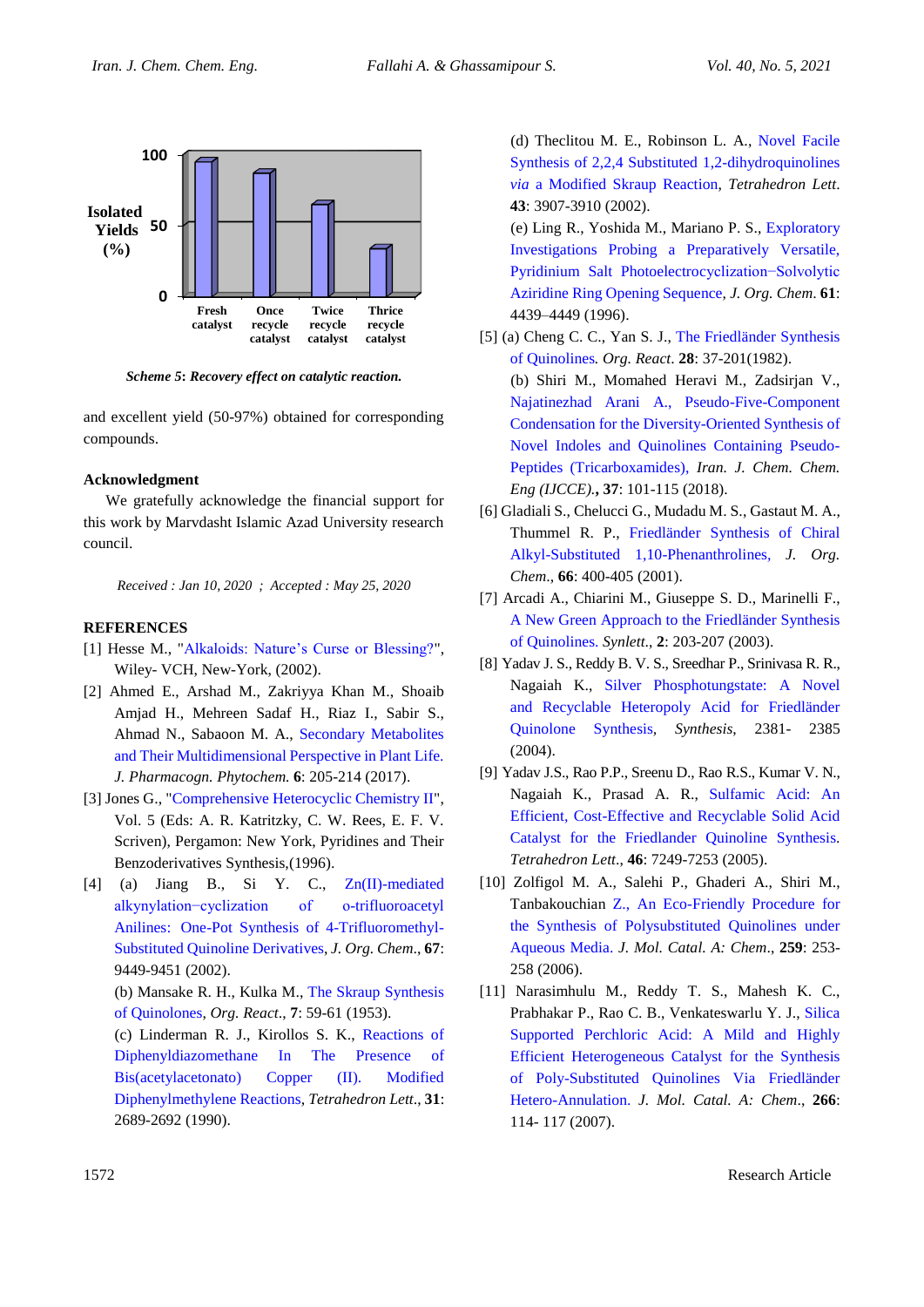- [12] Shaabani A., Rahmati A., Badri Z., [Sulfonated](https://www.sciencedirect.com/science/article/pii/S1566736707002191)  [Cellulose and Starch: New Biodegradable and](https://www.sciencedirect.com/science/article/pii/S1566736707002191)  [Renewable Solid Acid Catalysts for Efficient Synthesis](https://www.sciencedirect.com/science/article/pii/S1566736707002191) [of Quinolines,](https://www.sciencedirect.com/science/article/pii/S1566736707002191) *Catal. Commun*., 13-16 (2008).
- [13] Soleimani E., Khodaei M. M., Batooie N., Samadi S., [An efficient Approach to Quinolines](https://www.jstage.jst.go.jp/article/cpb/58/2/58_2_212/_article/-char/en) *via* Friedländer [Synthesis Catalyzed by Cuprous Triflate](https://www.jstage.jst.go.jp/article/cpb/58/2/58_2_212/_article/-char/en)*, Chem. Pharm. Bull*., **58**: 212-213 (2010).
- [14] Rubio‐Presa R., Suárez‐Pantiga S., Pedrosa M. R., Sanz R., Molybdenum‐[Catalyzed Sustainable](https://onlinelibrary.wiley.com/doi/10.1002/adsc.201800278)  [Friedländer Synthesis of Quinolones,](https://onlinelibrary.wiley.com/doi/10.1002/adsc.201800278) *Adv. Synth. Catal.,* **360**: 2216-2220 (2018).
- [15] Vasco F., Batista D.C.G.A.P., Artur M.S., [Synthesis](https://pubs.acs.org/doi/10.1021/acssuschemeng.6b01010)  [of Quinolines: A Green Perspective.](https://pubs.acs.org/doi/10.1021/acssuschemeng.6b01010) *ACS Sustain. Chem. Eng*., **4**: 4064-4078 (2016).
- [16] Ghassamipour S., Sardarian A. R., [Friedländer](https://www.sciencedirect.com/science/article/pii/S0040403908017711)  [Synthesis of Poly-Substituted Quinolines in the](https://www.sciencedirect.com/science/article/pii/S0040403908017711)  [Presence of Dodecylphosphonic Acid \(DPA\) as a](https://www.sciencedirect.com/science/article/pii/S0040403908017711) [Highly Efficient, Recyclable and Novel Catalyst](https://www.sciencedirect.com/science/article/pii/S0040403908017711)  [in Aqueous Media and Solvent-Free Conditions,](https://www.sciencedirect.com/science/article/pii/S0040403908017711) *Tetrahedron Let.,* **50**: 514-519 (2009).
- [17] Prado S., Janin Y. L., Saint-Joanis B., Brodin P., Michel S., Koch M., Cole S. T., Tillequin F., Bost P. E., [Synthesis and Antimycobacterial Evaluation of](https://europepmc.org/abstract/med/17208445)  [Benzofurobenzopyran Analogues,](https://europepmc.org/abstract/med/17208445) *Bioorg. Med. Chem*., **15**: 2177-2186 (2006).
- [18] Goker H., Boykin D. W., Yildiz S., Synthesis and [Potent Antimicrobial Activity of Some Novel 2-](https://www.sciencedirect.com/science/article/pii/S0968089604009666) [Phenyl or Methyl-4H-1-Benzopyran-4-Ones Carrying](https://www.sciencedirect.com/science/article/pii/S0968089604009666) [Amidinobenzimidazoles,](https://www.sciencedirect.com/science/article/pii/S0968089604009666) *Bioorg. Med. Chem*., **13**: 1707-1714 (2005).
- [19] Hsiao Y. C., Kuo W.H., Chen P.N., Chang H.R., Lin T.H., Yang W.E., Hsieh Y.S., Chu S.C., [Flavanone and](https://www.sciencedirect.com/science/article/pii/S0009279707000488)  [2′-OH flavanone Inhibit Metastasis of Lung Cancer](https://www.sciencedirect.com/science/article/pii/S0009279707000488)  [Cells via Down-Regulation of Proteinases Activities](https://www.sciencedirect.com/science/article/pii/S0009279707000488)  [and MAPK Pathway,](https://www.sciencedirect.com/science/article/pii/S0009279707000488) *Chem. Biol. Interact.,* **167**: 193- 206 (2007).
- [20] Mughal E.U., Ayaz M., Hussain Z., Hasan A., Sadiq A., Riaz M., Malik A., Hussain S., Choudhary M.I., Synthesis and [Antibacterial Activity of Substituted](https://www.sciencedirect.com/science/article/pii/S0968089606002434)  [Flavones, 4-Thioflavones and 4-Iminoflavones.](https://www.sciencedirect.com/science/article/pii/S0968089606002434) *Bioorg. Med. Chem*.**, 14**: 4704-4711 (2006).
- [21] Chen I.L., Chen J.Y., Shieh P.C., Chen J.J., Lee C.H., Juang S.H., Wang T.C., [Synthesis and](https://www.sciencedirect.com/science/article/pii/S0968089608006160) [Antiproliferative Evaluation of Amide-Containing](https://www.sciencedirect.com/science/article/pii/S0968089608006160)  [Flavone and Isoflavone Derivatives,](https://www.sciencedirect.com/science/article/pii/S0968089608006160) *Bioorg. Med. Chem*., **16**: 7639-7645 (2008).
- [22] Lin Y. M., Zhou Y., Flavin M. T., Zhou L.M., Nie W., Chen F.C., [Chalcones and Flavonoids as Anti-](https://www.sciencedirect.com/science/article/pii/S0968089602000949)[Tuberculosis Agents,](https://www.sciencedirect.com/science/article/pii/S0968089602000949) *Bioorg. Med. Chem*., **10**: 2795- 2802 (2002).
- [23] Dandia A., Singh R., Khaturia S., [Microwave](https://www.sciencedirect.com/science/article/pii/S0968089605009363)  [Enhanced Solid Support Synthesis of Fluorine](https://www.sciencedirect.com/science/article/pii/S0968089605009363)  [Containing Benzopyrano-Triazolo-Thiadiazepines](https://www.sciencedirect.com/science/article/pii/S0968089605009363)  [as Potent Anti-Fungal Agents](https://www.sciencedirect.com/science/article/pii/S0968089605009363)*, Bioorg. Med. Chem.,* **14**: 1303-1308 (2006).
- [24] Koufaki M., Kiziridi C., Papazafiri P., Vassilopoulos A., Varro A., Nagy Z., Farkas A., Makriyannis A., [Synthesis and Biological Evaluation of Benzopyran](https://www.sciencedirect.com/science/article/pii/S096808960600441X)  [Analogues Bearing Class III Antiarrhythmic](https://www.sciencedirect.com/science/article/pii/S096808960600441X)  [Pharmacophores,](https://www.sciencedirect.com/science/article/pii/S096808960600441X) *Bioorg. Med. Chem.,* **14**: 6666- 6678 (2006).
- [25] Orhan D.D., Özçelik B., Özgen S., Ergun F*.,* [Antibacterial, Antifungal, and Antiviral Activities of](https://www.sciencedirect.com/science/article/pii/S0944501309000743)  [Some Flavonoids,](https://www.sciencedirect.com/science/article/pii/S0944501309000743) *Microbiol. Res*., **165**: 496-504 (2010).
- [26] Chanet A., Milenkovic D., Manach C., Mazur A., Morand C., [Citrus Flavanones: What Is Their Role](https://pubs.acs.org/doi/10.1021/jf300669s)  [in Cardiovascular Protection?](https://pubs.acs.org/doi/10.1021/jf300669s) *J. Agric. Food. Chem*., **60**: 8809-8822 (2012).
- [27] Kumar B. V., Bhojya Naik H. S., Girija D., Kumar B. V., [ZnO Nanoparticle as Catalyst for Efficient Green](https://link.springer.com/article/10.1007/s12039-011-0133-0)  [One-Pot Synthesis of Coumarins Through Knoevenagel](https://link.springer.com/article/10.1007/s12039-011-0133-0)  [Condensation,](https://link.springer.com/article/10.1007/s12039-011-0133-0) *J. Chem. Sci*. **123**: 615-621 (2011).
- [28] Hamood S., Azzam S., Siddekha A., Pasha M. A., [One-Pot Four-Component Synthesis of Some Novel](https://www.sciencedirect.com/science/article/pii/S0040403912016292)  [Octahydroquinolindiones Using ZnO as an Efficient](https://www.sciencedirect.com/science/article/pii/S0040403912016292)  [Catalyst in Water,](https://www.sciencedirect.com/science/article/pii/S0040403912016292) *Tetrahedron Lett*., **53**: 6306-6309 (2012).
- [29] Rajendran R., Balakumar C., Ahammed H. A. M., Jayakumar S., Vaideki K., Rajesh M. R., [Use of Zinc](https://www.ajol.info/index.php/ijest/article/view/59113)  [Oxide Nanoparticles for Production of Antimicrobial](https://www.ajol.info/index.php/ijest/article/view/59113)  [Textiles.](https://www.ajol.info/index.php/ijest/article/view/59113) *Int. J. Eng. Sci. Technol.* **2**: 202-208 (2010).
- [30] Battez A. H., Gonzalez R., Viesca J. L., Fernandez J. E., Dıaz Fernandez J. M., Machadoc A., Choud R., Riba J.,  $CuO$ ,  $ZrO<sub>2</sub>$  and  $ZnO$  Nanoparticles as [Antiwear Additive in Oil Lubricants](https://www.sciencedirect.com/science/article/abs/pii/S0043164807007508)*, Wear*., **265**: 422-428 (2008).
- [31] Darvish M., Moradi Dehaghi S., Taghavi L., Karbassi A.R., [Removal of Nitrate Using Synthetic](http://www.ijcce.ac.ir/article_33340.html)  [Nano Composite ZnO/Organoclay: Kinetic and](http://www.ijcce.ac.ir/article_33340.html)  [Isotherm Studies,](http://www.ijcce.ac.ir/article_33340.html) *Iran. J. Chem. Chem. Eng*. *(IJCCE),* **39**: 105-118 (2020).

Research Article 1573